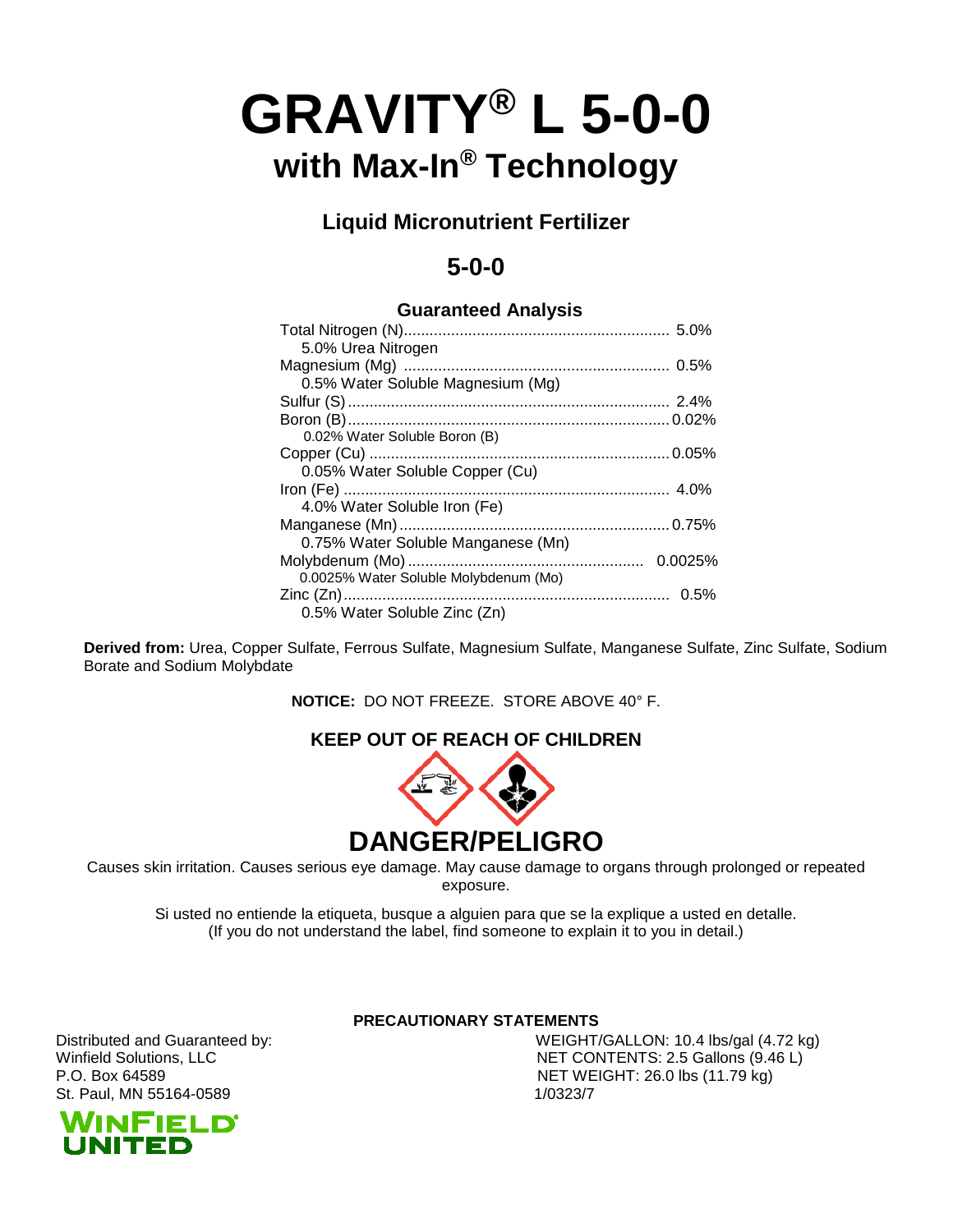Wash hands thoroughly after handling. Wear protective gloves, eye and face protection. Do not breathe mist or vapor.

#### **FIRST AID**

**IF IN EYES:** Rinse cautiously with water for 15 minutes. Remove contact lenses, if present and easy to do. Continue rinsing. Immediately call a poison control center or doctor for treatment advice.

**IF ON SKIN:** Wash with plenty of water. If skin irritation occurs: Get medical attention. Take off contaminated clothing and wash before reuse.

Get medical attention if you feel unwell.

#### **STORAGE AND DISPOSAL**

Do not reuse container. Recycling decontaminated containers is the best option of container disposal. The Agricultural Container Recycling Council (ACRC) operates the national recycling program. To contact your state and local ACRC recycler visit the web page at www.acrecycle.org. Triple rinse (or equivalent) and offer for recycling or reconditioning, or dispose of in accordance with Federal, state and local laws and regulations.

For Emergency, Spill, Leak, Fire, Exposure, or Accident, Call: CHEMTREC 1-800-424-9300

#### **GENERAL INFORMATION**

**Gravity L 5-0-0 with Max-In Technology** provides a full complement of micronutrients to promote healthy plant growth. **Gravity L 5-0-0 with Max-In Technology** is a liquid fertilizer specifically formulated to prevent or correct deficiencies in turf, ornamental, and horticultural applications. Each nutrient is available to the plant through foliar uptake and/or root absorption.

DO NOT APPLY NEAR WATER, STORM DRAINS, OR DRAINAGE DITCHES. DO NOT APPLY IF HEAVY RAIN IS EXPECTED. APPLY THIS PRODUCT ONLY TO YOUR LAWN/GARDEN, AND SWEEP ANY PRODUCT THAT LANDS ON THE DRIVEWAY, SIDEWALK, OR STREET, BACK ONTO YOUR LAWN/GARDEN.

**CAUTION:** Over-application or excessive use of boron, or use on crops other than those listed as having a boron response, can result in boron toxicity and may cause serious crop injury.

**CAUTION:** Crops high in Molybdenum are toxic to grazing animals. This fertilizer is to be used only on soils and or crops which respond to molybdenum.

Information regarding the contents and levels of metals in this product is available on the internet at: http://www.aapfco.org/metals.htm

#### **DIRECTIONS FOR USE: READ ENTIRE LABEL BEFORE USING**

**Gravity L 5-0-0 with Max-In Technology** can be mixed with most common pesticides. A jar test should be used to confirm compatibility. **Gravity L 5-0-0 with Max-In Technology** should not be mixed with strong acids as product degradation will occur and the fertilizer will precipitate.

#### **GOLF COURSES**

**Gravity L 5-0-0 with Max-In Technology** should be applied at 2-6 fl. oz. per 1,000 sq. ft. every 7 to 21 days as needed during the growing season. Spray volumes can range from 1 to 4 gallons per 1,000 sq. ft. for adequate coverage. **Gravity L 5-0-0 with Max-In Technology** may be used on greens, tees, fairways, roughs, and other turf areas composed of turfgrasses including, but not limited to: Bluegrass, Perennial Ryegrass, Tall Fescue, Annual Bluegrass, Bentgrass, Bahiagrass, St. Augustinegrass, Zoysiagrass, Centipedegrass, Seashore Paspalum, and Bermudagrass. For best results do not irrigate or mow until sprayed area has completely dried.

#### **LAWNS AND OTHER TURF AREAS**

**Gravity L 5-0-0 with Max-In Technology** should be applied at 2-4 fl oz per 1,000 sq. ft. in 3 to 5 applications per year, depending on need and the fertilization program in your region. Spray volumes can range from 1 to 4 gallons per 1,000 sq. ft. for adequate coverage. **Gravity L 5-0-0 with Max-In Technology** may be used on all turfgrasses including, but not limited to: Bluegrass, Perennial Ryegrass, Tall Fescue, Annual Bluegrass, Bentgrass, Bahiagrass, St. Augustinegrass, Zoysiagrass, Centipedegrass, Seashore Paspalum, and Bermudagrass. For best results do not irrigate or mow until sprayed area has completely dried.